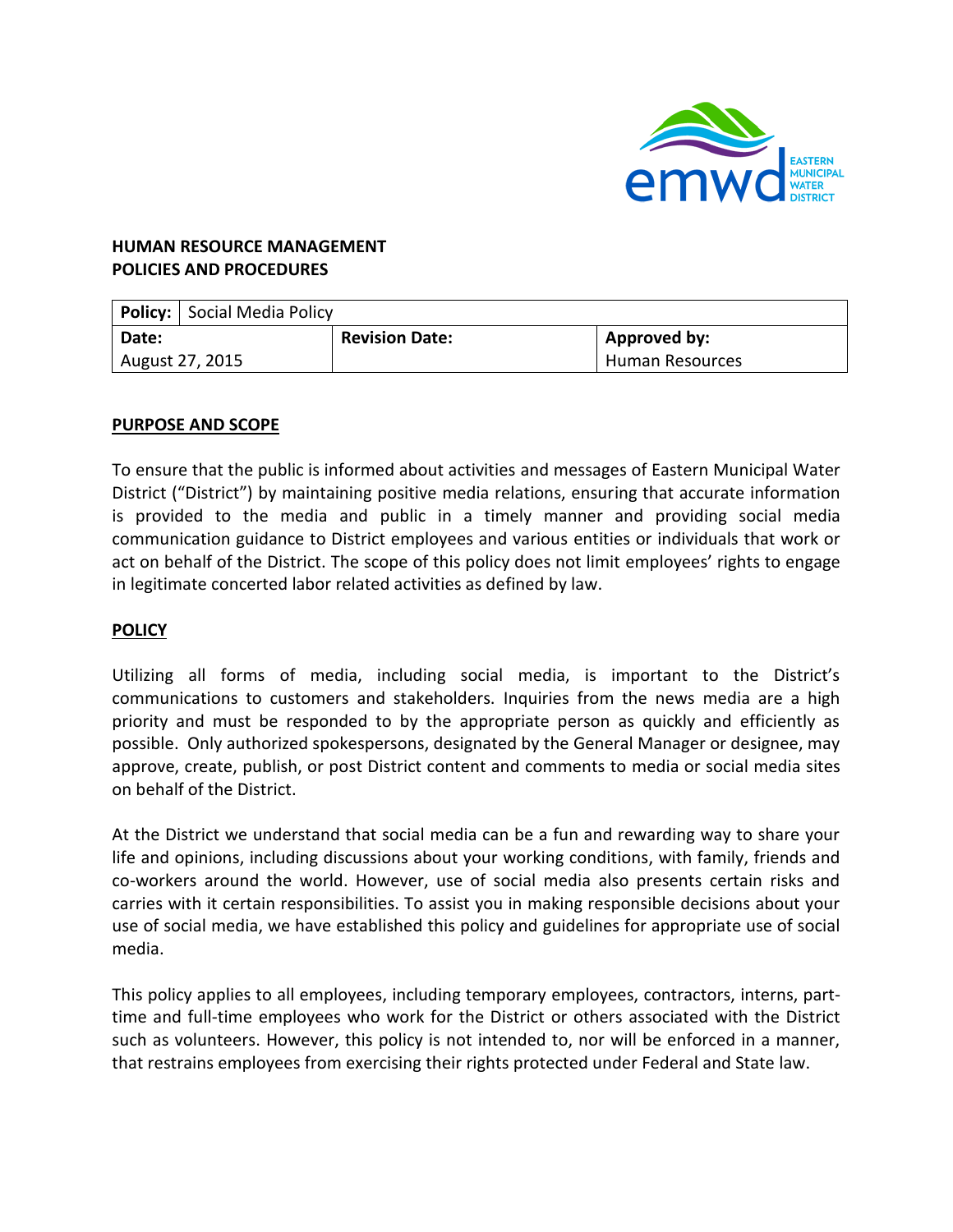### EASTERN MUNICIPAL WATER DISTRICT SOCIAL MEDIA POLICY

#### **GUIDELINES**

All contact by the media (newspaper, radio, television, etc.) regarding activities/projects of the District, where such contact involves or relates to external District matters and does not concern the discussion or disclosure of employees' terms and conditions of employment, should be directed to the Sr. Director of Public & Governmental Affairs or designee.

In the rapidly expanding world of electronic communication, social media can mean many things. Social media includes all means of communicating or posting information or content of any sort on the Internet. This is a broad term intended to include currently available and future forms of internet communications. For example, this may include internet communications to your own or someone else's web log or blog, journal or diary, personal web site, news or opinion forums, comments on news sites, social networking or affinity website, web bulletin board or a chat room, whether or not associated or affiliated with the District, as well as any other form of electronic communication that currently exists or becomes available at some future date.

The same principles and guidelines found in the District policies and Values & Beliefs apply to your activities online. Ultimately, you are solely responsible for what you post online. Before creating online content, consider some of the risks and rewards that are involved. Keep in mind that any of your conduct that adversely affects your job performance, the performance of fellow employees or otherwise adversely affects members of the public, customers, suppliers, people who work on behalf of the District or the District's legitimate business interests may result in disciplinary action up to and including termination. However, the District may not and shall not discipline any employee for engaging in on-line/social media activities that are protected under Federal and/or State law.

### **POLICY AMPLIFICATION:**

### **1. Public Representations**

Employees may indicate their affiliation with Eastern Municipal Water District in professional business-related communications only. Affiliation with Eastern Municipal Water District is inferred through the use of the District's E-mail system. For purposes of this Policy, "Business Communications" means and includes Union communications that concern, relate and/or pertain to the terms and conditions of District employees.

Care must be taken to properly structure comments and questions posted to mailing lists, public news groups, and related public posting on the Internet (e.g., social media). If a user is working on Eastern Municipal Water District matters, all related posting must be cleared or otherwise authorized through the Sr. Director of Public and Governmental Affairs or senior management (i.e., General Manager, Deputy General Manager or Assistant General Manager) prior to being placed on the Internet. Any posting relating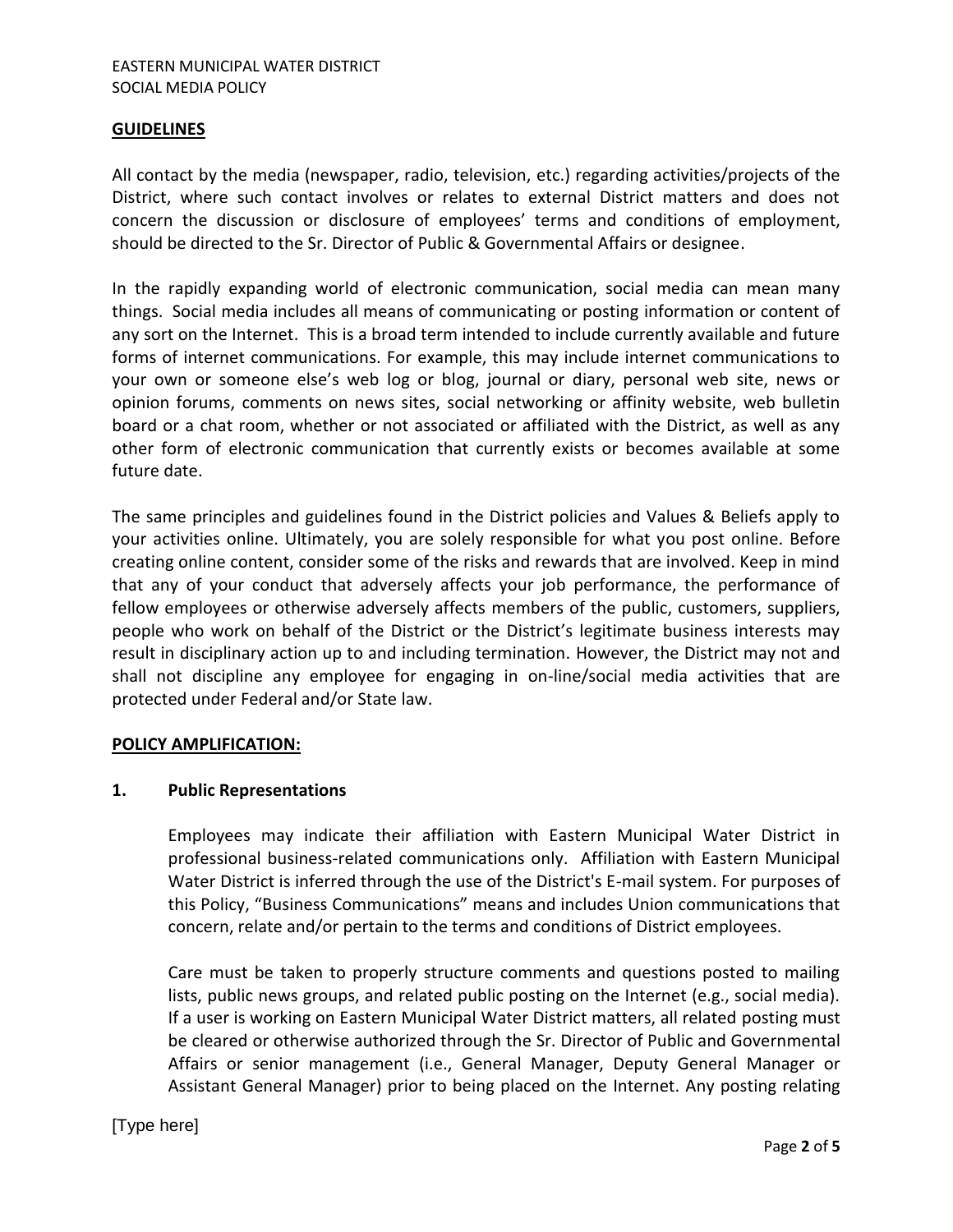to protected Union activities or comments regarding an employee's terms and conditions of employment are exempt from the foregoing requirement.

## **2. Know and Follow the Rules**

Carefully read these guidelines, the District's Ethics Policy, the District's Harassment Policy, and the District's Administrative Code including policies associated with the current Memorandum of Understanding between the District and IBEW Local 1436, and make certain your postings are consistent with these policies. Inappropriate postings that may include discriminatory remarks, harassment, and threats of violence or similar inappropriate or unlawful conduct will not be tolerated and will subject you to disciplinary action up to and including termination.

- Do not engage in "tagging" (@ or #) EMWD/EasternMuni/Eastern Municipal Water District or similar references to the District on Facebook or other social media sites unless you are an authorized District spokesperson.
- Include in any social media posting referencing the District, its activities, employees, management, consultants, vendors, customers or members of the Board of Directors with the following clarifying statement:

# **"The postings on this site are my own and do not reflect the official views of the District, the Board of Directors, or management staff."**

- Do not use (#) EMWD/EasternMuni/Eastern Municipal Water District on Instagram, Facebook, Twitter or other social media platforms.
- Do not take negative or inappropriate pictures/videos of EMWD facilities, staff, documents or work spaces; do not post them on your personal sites and/or share them on public sites including Facebook, Instagram, Tumblr, Vine, Twitter, YouTube or other social media sites. This prohibition does not include, extend to, or cover images that relate to any Union matter or other protected activity.
- Do not "check-in" at EMWD on any social media platform when you arrive at work, or during work time.

## **3. Be Respectful**

Always be fair and courteous to fellow employees, contractors, stakeholders to include elected officials and legislators, customers, members of the public, suppliers or people who work on behalf of the District. Also, keep in mind that you are more likely to resolve work-related complaints by speaking directly with your supervisor, co-workers or by utilizing the Ethics Hotline or the grievance procedure in the current Memorandum of Understanding (MOU), as opposed to posting complaints to a social media outlet. Nevertheless, if you decide to post complaints or criticism, avoid using statements, photographs, video or audio that reasonably could be viewed as malicious,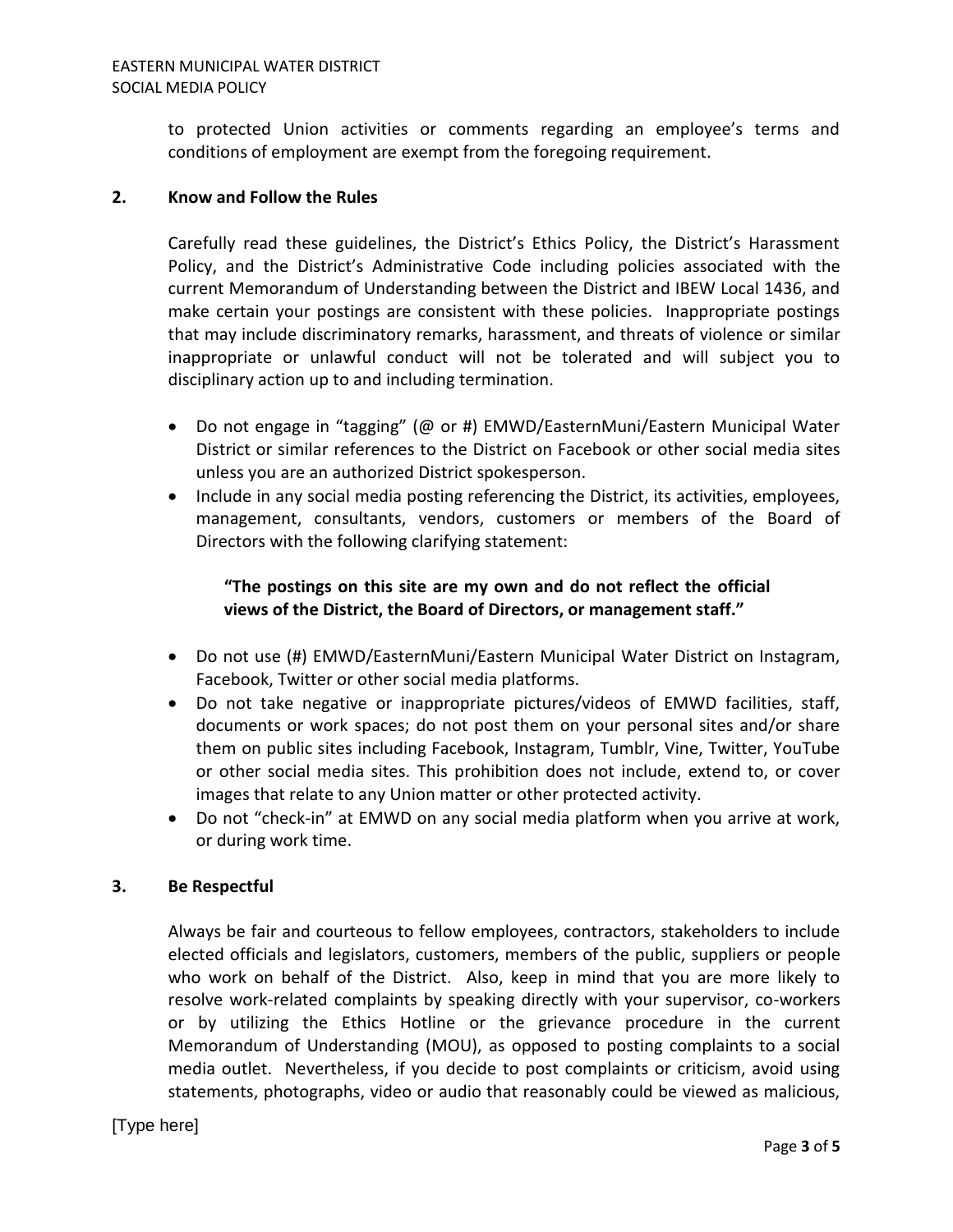obscene, threatening, or that disparages customers, members of the public, employees or suppliers, or that might constitute harassment or bullying. Examples of such conduct might include offensive posts meant to intentionally harm someone's reputation or posts that could contribute to a hostile work environment on the basis of race, sex, disability, religion or any other status protected by law or District policy. However, this paragraph shall not be construed or interpreted as barring or in any way prohibiting internet/social media postings that relate to employees' working conditions or other protected activity.

### **4. Be Honest and Accurate**

Do not post information about the District in a manner through which you hold yourself out as an authorized representative of the District, as this is the role and responsibility of the District's Public and Governmental Affairs Department. If you are an authorized District spokesperson, and must post information about the District as part of your job, make sure you are always honest and accurate when posting information or news, and if you make a mistake, correct it quickly. Be open about any previous posts you have altered. Remember that the Internet archives almost everything; therefore, even deleted postings can be searched. Never post information you know to be false about the District, Board members, fellow employees, local elected officials, members of the public, customers, suppliers, other stakeholders, and people working on behalf of the District or other public agencies. The term "information" as used in this policy does not include employees' wages and conditions of employment.

### **5. Post Only Appropriate Content**

Maintain the confidentiality of the District's private or confidential information. Do not post internal reports, policies, procedures or other internal business-related confidential communications (again "confidential" is defined as excluding information about wage and employment conditions). Do not respond to news posts or forums as a representative of the District. Express only your personal opinions. Never represent yourself as a spokesperson for the District. Only Board members, District senior managers or the Public and Governmental Affairs Department are authorized to post content about the District. If you do post online material related to the work you do or subjects associated with the District, make it clear that you are not speaking on behalf of the District. It is best to include a disclaimer such as:

# **"The postings on this site are my own and do not reflect the official views of the District, the Board of Directors, or management staff."**